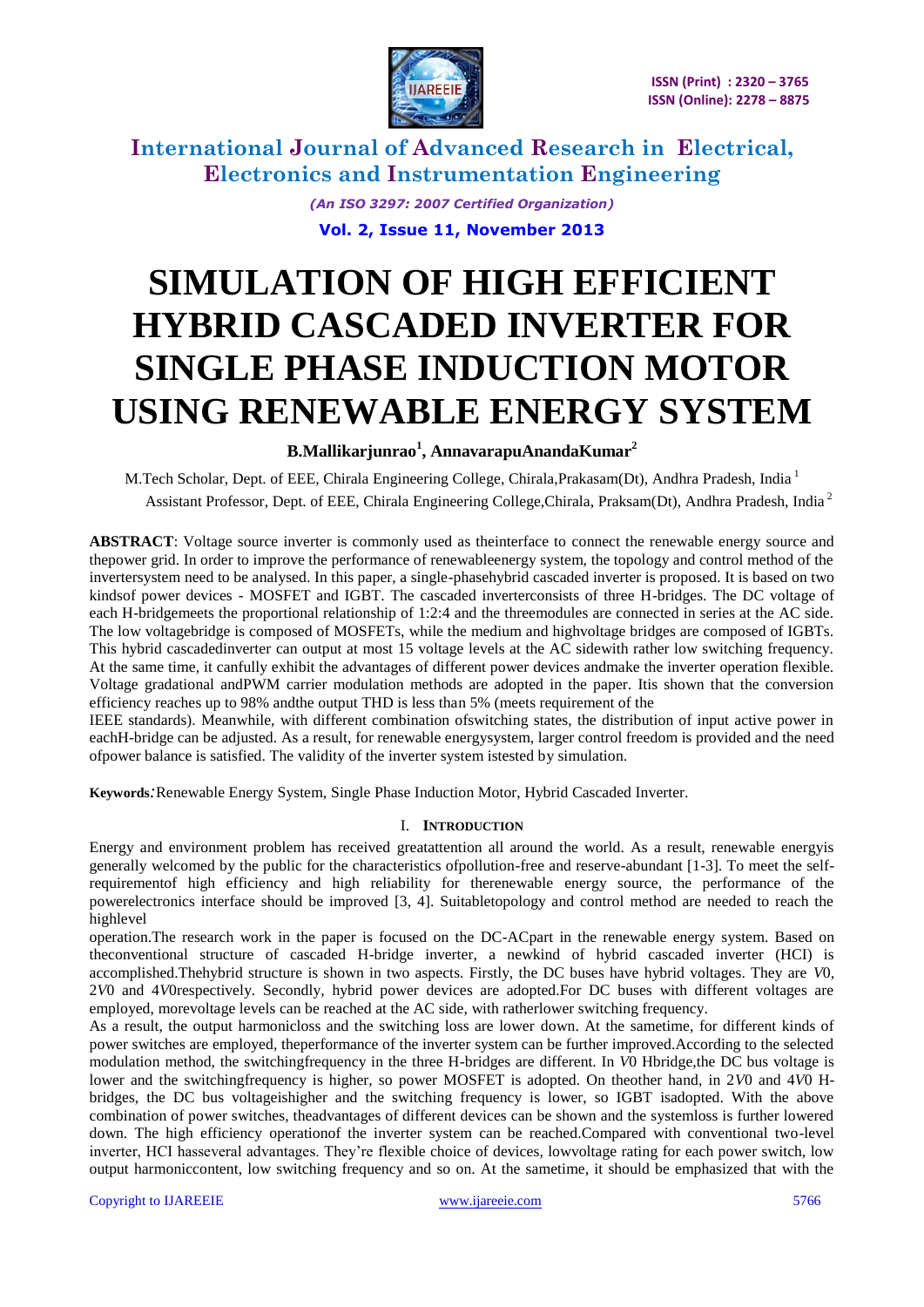

*(An ISO 3297: 2007 Certified Organization)*

## **Vol. 2, Issue 11, November 2013**

rapid progressionof renewable energy generation system, the concept of Micro-grid' is highly concerned worldwide [5-7]. "Microgrid"includes several micro-sources inside and the abovestructure of HCI has several DC input ports. As a result, HCIis suitable for the application of Micro-grid. Its DC side canbe easily connected to the micro-sources with DC voltageoutput.In this paper, a 2kW single-phase HCI is implemented. Itis based on low-loss MOSFET (offered by IXYS Co.) andV-IGBT (offered by Fuji Electric Co.). Voltage gradationaland PWM carrier modulation methods are employed. Therealization process of the two methods is showntheoretically. The structure of HCI and the two modulationmethods are validated by simulation.



Fig.1: Proposed system configuration Scheme of a Hybrid Cascaded Inverter

#### II. **STRUCTURE OF HCI AND ITS MODULATION METHOD**

The structure of the HCI is composed of three H-bridges,as shown in Fig.1. They have isolated DC buses and thevoltages are *V*0, 2*V*0 and 4*V*0 respectively. And at the ACside, three H-bridges are connected in series. Concretely, *V*0

H-bridge is based on MOSFET, while 2*V*0 and 4*V*0 H-bridgesare based on V-IGBT.In the paper, two kinds of modulation methods areemployed. First is voltage gradational method and second isPWM carrier method. In voltage gradational method, *V* issupposed to be the required voltage at the AC side. It is thesuperposition result of *V*0, 2*V*0 and  $4V0$ , as shown in (1). Here, coefficients x, y and z equal to 1, -1 or 0. '1', '-1' and '0' mean the H-bridge outputs positive, negative and zeroDC bus voltage, respectively. It can be analysed that to eachneeded voltage at the AC side, several superposition wayscan be reached sometimes. For example, *V*0 has threesuperposition methods. They can be shown as  $V=1\cdot V0+0.2V0+0.4V0$ ,  $V=(-1)\cdot V0+1.2V0+0.4V0$  and  $V=(-1)\cdot V0+(-1).2V0+1.4V0$ . In this way, some redundant statescan be reached. The operation of HCI is more flexible (it willbe shown in detail in the following part).

$$
V = x \cdot V_0 + y \cdot 2V_0 + z \cdot 4V_0 \tag{1}
$$

The realization process of voltage gradational modulationmethod can be shown as follow. Firstly, according to theactual required amplitude and frequency, confirm the idealinstantaneous voltage value. Secondly, divide the idealinstantaneous voltage by the reference voltage *V*0. Round theresult and get the voltage level to the instantaneous voltage.Finally, confirm the concrete output voltage of each Hbridgeand the concrete state of each power switch.In order to lower down the contents of low frequencyharmonic components, PWM carrier modulation method isemployed. In this method, the outputs of 2*V*0 and 4*V*0 Hbridgesare kept same as voltage gradational method. Thesum of the above two output voltage waveform has sevenlevelstaircase. The ideal sinusoidal waveform minus thesevenlevel staircase waveform reaches the modulation wavein *V*0 H-bridge. So, PWM method is employed and the sumof the output waveforms in three H-bridges approximates tothe ideal sinusoidal wave. Also, suppose *V* is the object voltage at the AC side, asshown in (1). With PWM carrier modulation method, in thepositive half period, the coefficients *y* and *z*  are confirmed asshown in (2). From (2), the output of 2*V*0 and 4*V*0 H-bridgesare reached. The corresponding output voltage in *V*0 Hbridgeis got by the comparison of the above modulationwave and triangle carrier wave.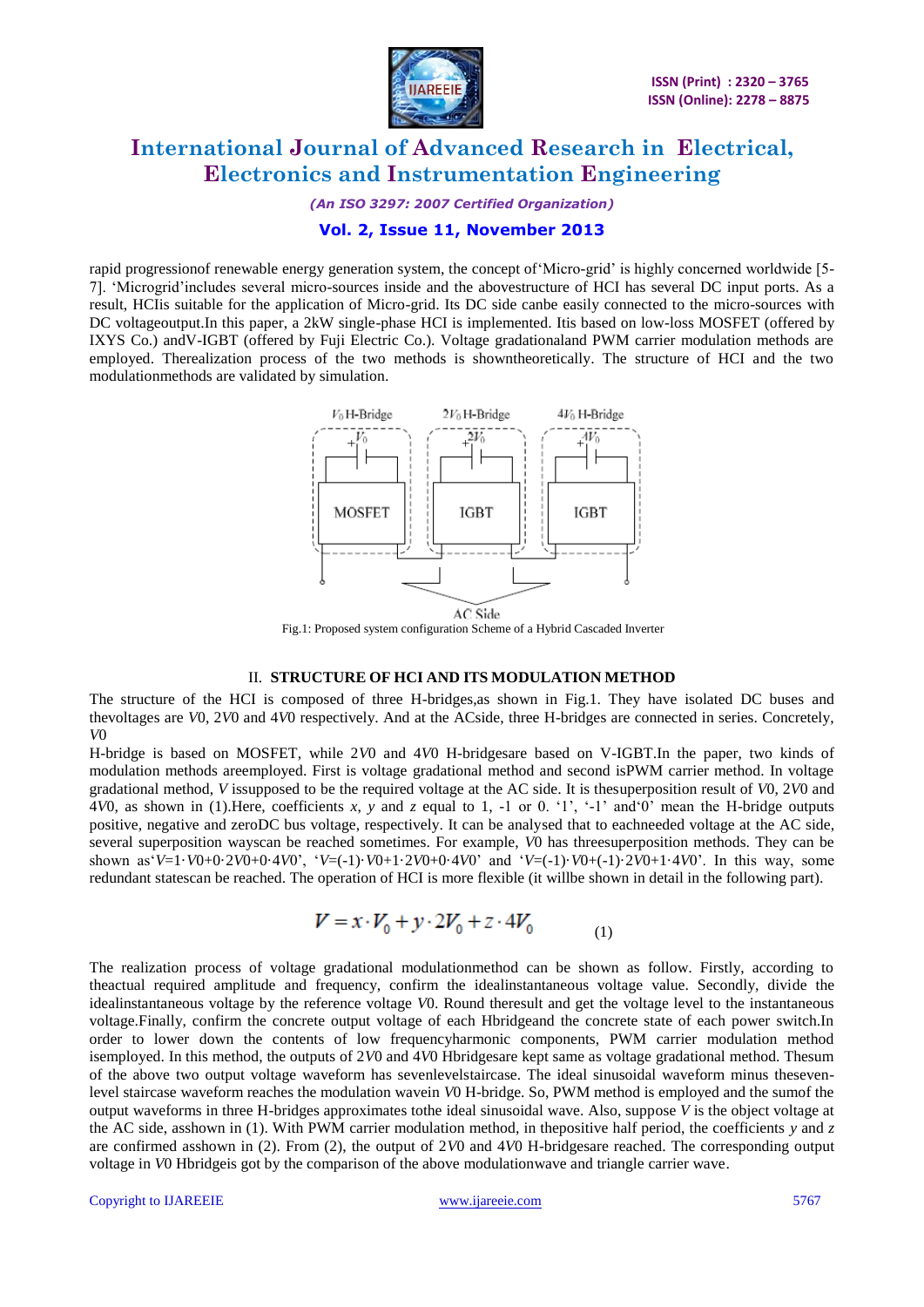

*(An ISO 3297: 2007 Certified Organization)*

**Vol. 2, Issue 11, November 2013**

$$
\begin{cases}\ny = z = 0, & 0 \le V < 1.5V_0 \\
y = 1, z = 0, & 1.5V_0 \le V < 3.5V_0 \\
y = 0, z = 1, & 3.5V_0 \le V < 5.5V_0 \\
y = z = 1, & 5.5V_0 \le V \le 7V_0\n\end{cases}
$$
\n(2)

#### III. **POWER BALANCE CONTROL METHOD IN HCI**

As mentioned in Part II, in voltage gradationalmodulation method, there are several redundantsuperposition methods. The redundant states can be utilized.As commonly known, one H-bridge can output three kindsof voltages. They"re positive DC bus voltage, negative DCbus voltage and zero. Suppose the direction of the loadcurrent is shown in Fig.2 (When the direction of the loadcurrent changes, the same analyzing process can bereached.). When positive voltage is reached at the AC side,the DC bus provides active power and the capacitor isdischarging. At the same time, when negative voltage isreached, the DC bus absorbs active power and the capacitoris charging. When zero voltage is reached, no active power istransferred in the DC bus capacitor. HCI has several DC input ports. In the actual application,the DC bus can be connected to different kinds of sources.For example, it can be connected to photovoltaic (PV) panel,storage battery, and so forth. As known that, storage batterycan store energy when the input energy is adequate in theinverter system, such as sufficient light for PV system. Onthe other hand, it can release energy when the input energy isinadequate. As a result, with different external conditions,the distribution of active power at the DC side should beadjusted accordingly. Take the following system as anexample. The DC buses of *V*0 and 2*V*0 H-bridges areconnected to storage battery and the DC bus of 4*V*0 Hbridgesis connected to PV panel. When sufficient sunlight isreceived in the system, 4*V*0 H-bridge should provide moreactive power, while at the same time, *V*0 and 2*V*0 Hbridgesshould absorb active power and store energy.



Fig.2: Active power transfer in the DC bus with different AC output voltage

When noenough sunlight is received, 4*V*0 H-bridge should provideless active power and the other two bridges with storagebatteries should provide more. The above power balanceprocess is reached by selecting different superpositionmethods. Also, when starting up HCI, the DC bus capacitor shouldbe precharged. It can be simply accomplished by selectingdifferent superposition methods. Also take the abovesituation as an example. When starting up the HCI, the precharging process can be reached by selecting the superposition method of  $(x, y, z) = (-1, -1, 1)$ . Here, (*x*, *y*, *z*)represents the concrete superposition method. It means that*V*0, 2*V*0 and 4*V*0 H-bridges output negative, negative

Copyright to IJAREEIE [www.ijareeie.com](http://www.ijareeie.com/) 5768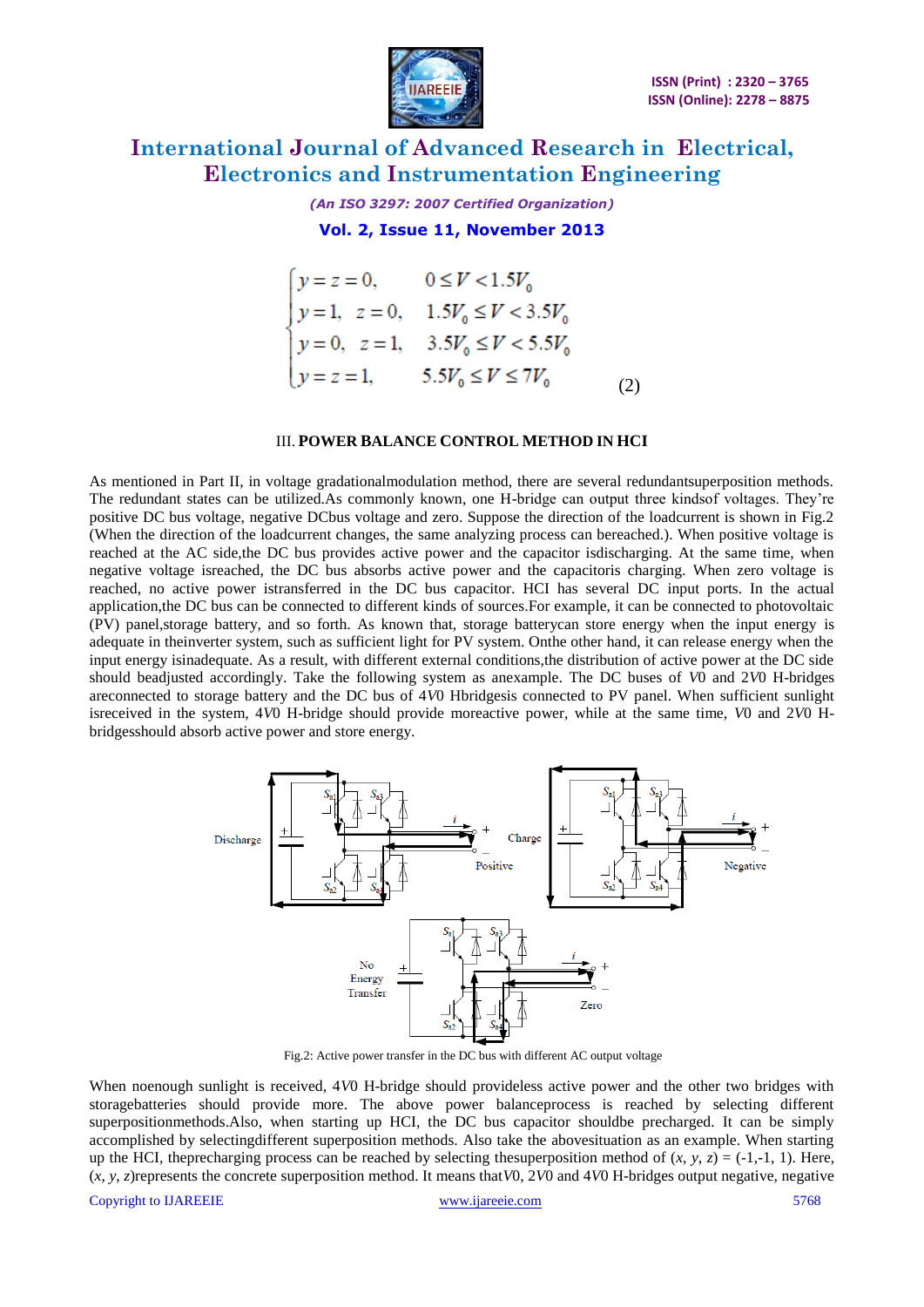

*(An ISO 3297: 2007 Certified Organization)*

## **Vol. 2, Issue 11, November 2013**

andpositive DC bus voltage. So the active power in 4*V*0 Hbridgeflows to the *V*0 and 2*V*0 H-bridges. Three DC buscapacitors are precharged by the PV panel connected to 4*V*0DC bus.

$$
m = \frac{U_{ac}}{U_{dc1} + U_{dc2} + U_{dc3}}
$$
 (3)

#### IV. **SIMULATION RESULTS**

In order to verify the feasibility of the hybrid cascadedstructure and the two modulation methods, simulation modelbased on MATLAB/SIMULINK is implemented. In themodel, three H-bridges are adopted. The structure is as sameas mentioned above. Furthermore, a 2kW prototype is builtup, as shown in Fig.3. In both simulation, Theload voltage of 220V (rms) is set up and inductive load of15mH 200Ω is adopted. The output frequency is 50Hz. TheAC output waveforms with the two modulation methods areshown in Fig.4 and 5. From Fig.4 and 5, it can be seen that both methods canreach staircase voltage waveform at the AC side. Concretely,the simulation FFT analysis results of ACoutput voltage are shown in Table I (without filtering).



Fig.3: Simulink model of proposed converter

Thebase frequency is set to 50Hz. It can be seen that with thesame modulation object, PWM carrier method has lowerlow-frequency output harmonic contents than voltagegradational method. harmonic contents are alittle higher than simulation results. It is because moreswitching transient states are involved.Define the voltage utilization ratio of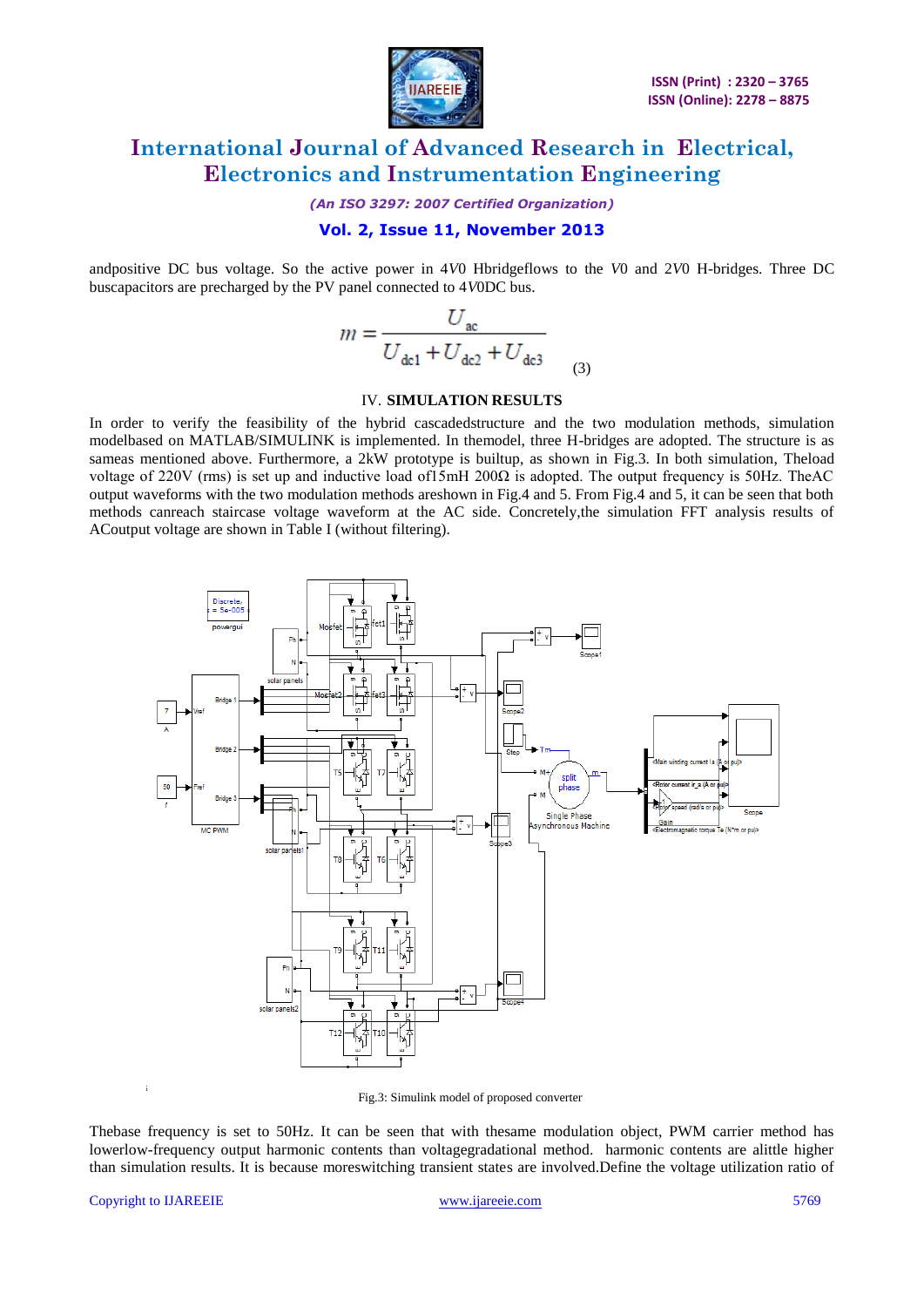

*(An ISO 3297: 2007 Certified Organization)*

## **Vol. 2, Issue 11, November 2013**

HCI as follow in(3). Here, "*m*" represents voltage utilization ratio. *U*dcx (*x*=1,2, 3) represents DC bus voltage. *U*ac represents the rms valueof AC voltage. So, in simulation, with voltage gradational method, *m*equals to 0.71, while with PWM carrier method, *m* equals to0.65. And in experiment, with voltage gradational method, *m*equals to 0.76, while with PWM carrier method, *m* equals to0.68. It can be concluded that simulation results are approximately in accordance and voltagegradational method has higher voltage utilization ratio thanPWM carrier method.In order to reach higher energy conversion efficiency, itis required to evaluate the conversion efficiency.



Fig.4: AC output voltage waveform with voltage gradational method

In HCI,low-loss MOSFET offered by IXYS Co. and V-IGBToffered by Fuji Electric Co. are employed. The simulationefficiency evaluation process can be summarized as follow.Firstly, the analytical expression of each kind of power lossis confirmed, including the undetermined coefficients.Secondly, according to the datasheet, confirm the aboveundetermined coefficients by curve fitting. Finally, calculate each kind of power loss and conversion efficiency.Concretely, to IGBT, the steady state loss, turn-on loss and turn-off loss are expressed by  $(4) \sim (6)$ . To MOSFET, thesteady state loss and transient state loss (the turn-on and turnoffloss are unified as transient loss) are expressed by (7) and(8). The steady state loss of the free-wheeling diode in bothbridges is expressed in (9) and the reverse recovery loss ofthe free-wheeling diode in IGBT bridge is expressed in (10).

$$
W_{\text{conf}}(t) = (u_{0\text{T}} + r_{0\text{T}}i(t)^{B_{\text{conf}}} ) \cdot i(t) \cdot t_{\text{s}}
$$
 (4)

$$
W_{\text{onT}}(t) = A_{\text{onT}} i(t)^{B_{\text{onT}}} \cdot V_{\text{CC}} / V_{\text{ref}}
$$

$$
W_{\text{offT}}(t) = A_{\text{offT}} i(t)^{B_{\text{offT}}} \cdot V_{\text{CC}} / V_{\text{ref}}
$$

$$
W_{\text{conMOS}}(t) = i^2(t) \cdot R_{\text{d}} \cdot t_{\text{s}}
$$
\n<sup>(7)</sup>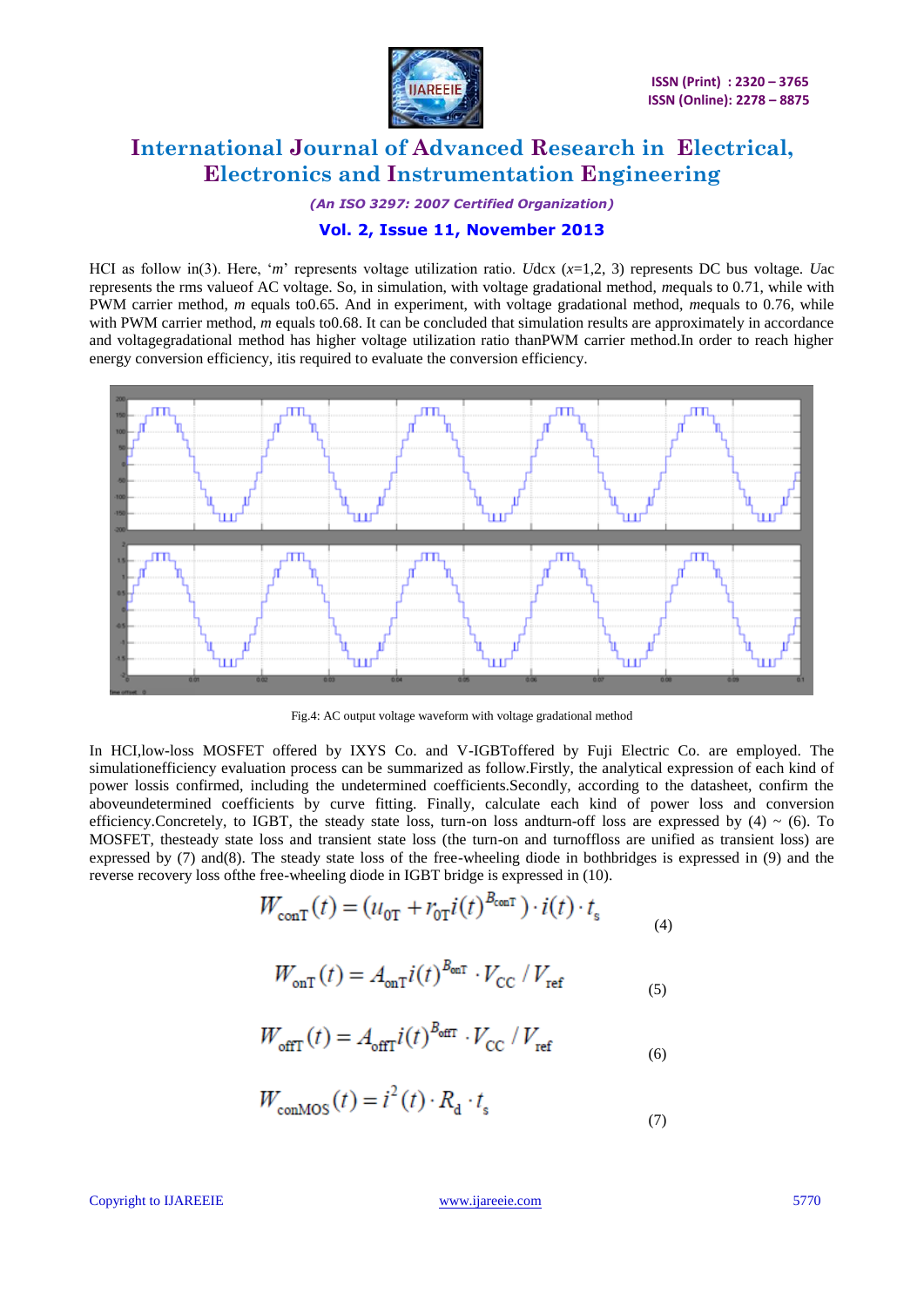

*(An ISO 3297: 2007 Certified Organization)*

**Vol. 2, Issue 11, November 2013**

$$
W_{\text{tranMOS}}(t) = u_{\text{DS}}(t) \cdot i_{\text{D}}(t) \cdot t_{\text{tran}} / 6
$$
 (8)

$$
W_{\text{conD}}(t) = (u_{0\text{D}} + r_{0\text{D}}i(t)^{B_{\text{conD}}}) \cdot i(t) \cdot t_{\text{s}}
$$
\n(9)

$$
W_{\rm mD}(t) = A_{\rm mD} i(t)^{B_{\rm mD}} \frac{V_{\rm CC}}{V_{\rm ref}}
$$
\n(10)

Fast-recovery diode is adopted as the free-wheeling diode inMOSFET bridge and the time-span of the reverse recoveryprocess is further less than that in IGBT bridge. As a result,the reverse recovery loss of the free-wheeling diode inMOSFET bridge is ignored. Here, "*W*conT", "*W*onT" and "*W*offT"are the steady loss, turn-on loss and turn-off loss of IGBTrespectively. "*W*conMOS" and "*W*tranMOS" are the steady loss andtransient loss of power MOSFET. "*W*conD" is the steady lossof free-wheeling diode in both bridges and "*W*rrD" is thereverse recovery loss of freewheeling diode in IGBT bridge."*V*cc" is the actual DC bus voltage and "*V*ref" is the DC busvoltage shown in the datasheet; '*i*' is the current flowingthrough the power switch. '*Rd*' is the on-state resistor ofMOSFET. In (8), '*u*DS' is the voltage across terminal "D" and"S" when MOSFET is turned off and "*i*D" is drain currentwhen MOSFET is turned on. At the same time, "*t*tran" is thetime-span of the turn-on or turn-off process. In (4), (7) and(9), "*t*s" is the control period. The other parameters are theundermined coefficients. Then, according to the datasheet ofV-IGBT and low loss MOSFET, by curve-fitting, theundetermined coefficients can be reached, as shown in TableI. So, the system power loss and efficiency can be achieved.



Fig. 5: Main winding current, Rotor current, Rotor speed, Torque developed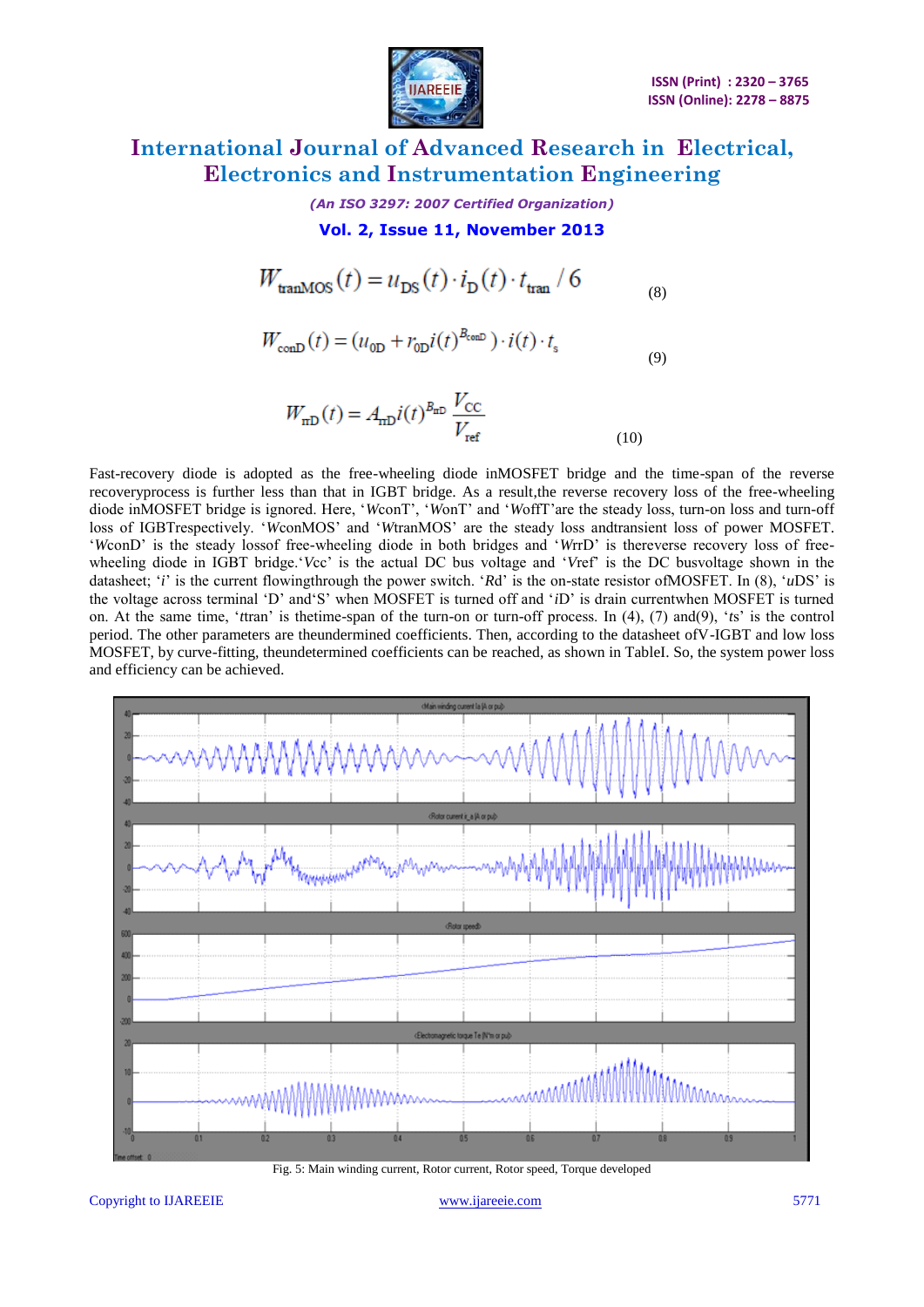

#### *(An ISO 3297: 2007 Certified Organization)*

## **Vol. 2, Issue 11, November 2013**

The simulation evaluation result is shown in Fig.6. It canbe seen that both methods realize high conversion efficiency(>98%) and voltage gradational method gets a higherefficiency than PWM carrier method. It is because withvoltage gradational method, the highest switching frequencyis 700Hz (in *V*0 H-bridge), while with PWM carrier method,the highest switching frequency is 10kHz (also in *V*0 Hbridge).No high frequency switching process is involved involtage gradational method and switching loss is furtherlowered down.The experiment results of conversion efficiency can beshown as follow. With voltage gradational method, theexperiment efficiency is 96.6% and with PWM carriermethod, the result is 94.4%. The corresponding simulationresults to the above experiment results are 97.6% (withvoltage gradational method) and 96.4% (with PWM carriermethod). It can be seen that the experiment results areslightly smaller than the simulation results. It is because that line impedance isn't considered in simulation and themeasurement error caused by the probe cannot be completelyeliminated. It should be noticed that the output power andvoltage level are kept same in both simulation results above, although for safety, the powerlevel is smaller than that in Fig.4.

In order to verify the power balance performance,different kinds of AC voltage superposition methods aretested. Take three situations as examples, shown in Table I.To each H-bridge, "*p*sv0", "*p*s2v0" and "*p*s4v0" represent theactive power provided by the front micro-source in each Hbridge; *pinvv0*', '*pinv2v0*' and '*pinv4v0*' represent the active powertransferred to the load. The values of above parameters in thethree situations are shown in Fig. 5. It can be concluded thatwith different voltage superposition methods, the powerdistribution at the DC side can be changed. The operation ofHCI is more flexible.

|              | Voltage Gradational Method |     |      |      |      |      |              | <b>PWM Carrier Method</b> |     |     |      |      |      |
|--------------|----------------------------|-----|------|------|------|------|--------------|---------------------------|-----|-----|------|------|------|
| Freq.Hz      | DC                         | 50  | 150  | 250  | 350  | 450  | Freq./Hz     | DC                        | 50  | 150 | 250  | 350  | 450  |
| Simulation/% |                            | 100 | 0.53 | 0.37 | 0.09 | 0.22 | Simulation/% |                           | 100 |     | 0.03 | 0.03 | 0.01 |

Table I :LOW FREQUENCY HARMONIC CONTENTS OF AC VOLTAGE (WITHOUT FILTERING)

#### V. **CONCLUSION**

In order to improve the performance of the renewableenergy system, HCI is employed. In this paper, the topologyand modulation method of a single-phase HCI are discussed.Concretely, hybrid power devices are involved. In *V*0 Hbridge,power MOSFET is adopted while in 2*V*0 and 4*V*0 Hbridges,IGBT is employed. The advantage of each kind ofdevice can be shown. The HCI is composed of three Hbridges.The DC voltage of each H-bridge meets theproportional relationship of 1:2:4 and their AC sides areconnected in series.

As a result, it can output more voltagelevels at the AC side with lower switching frequency. At thesame time, voltage gradational and PWM carrier modulationmethods are adopted and discussed in detail in the paper.Based on the simulation results, it can be concluded that high conversion efficiency (>98%) and good output performance (THD<5%) of HCI arereached. And with different combination of switching states,the distribution of input active power at the DC side can beadjusted.

#### **REFERENCES**

- [1] F. Blaabjerg, R. Teodorescu, M. Liserre and A.V. Timbus. "Overview of control and grid synchronization for distributed power generation systems," IEEE Transactions on Industrial Electronics, Vol.53, No.5, 2006:1398-1409.
- [2] E. Figueres, G. Garcera, etc. "Sensitivity study of the dynamics of three-phase photovoltaic inverters with an LCL grid filter," IEEE Transactions on Industrial Electronics, Vol. 56, No. 3, 2009:706-717.
- [3] M. Aiello, A. Cataliotti, S. Favuzza, etc. "Theoretical and experimental comparison of total harmonic distortion factors for the evaluation of harmonic and interharmonic pollution of grid-connected photovoltaic systems," IEEE Transactions on Power Delivery, Vol.21, No. 3, 2006:1390-1397.
- [4] S.B. Kjaer, J.K. Pedersen and F. Blaabjerg. "A review of single-phase grid-connected inverters for photovoltaic modules," IEEE Transactions on Industry Applications, Vol.41, No.5, 2005:1292- 1306.
- [5] J. M. Guerrero, J. C. Vasquez, J. Matas, etc. "Control strategy for flexible microgrid based on parallel line-interactive UPS system," IEEE Transactions on Industrial Electronics, Vol.56, No.3, 2009:726- 736.

Copyright to IJAREEIE [www.ijareeie.com](http://www.ijareeie.com/) 5772